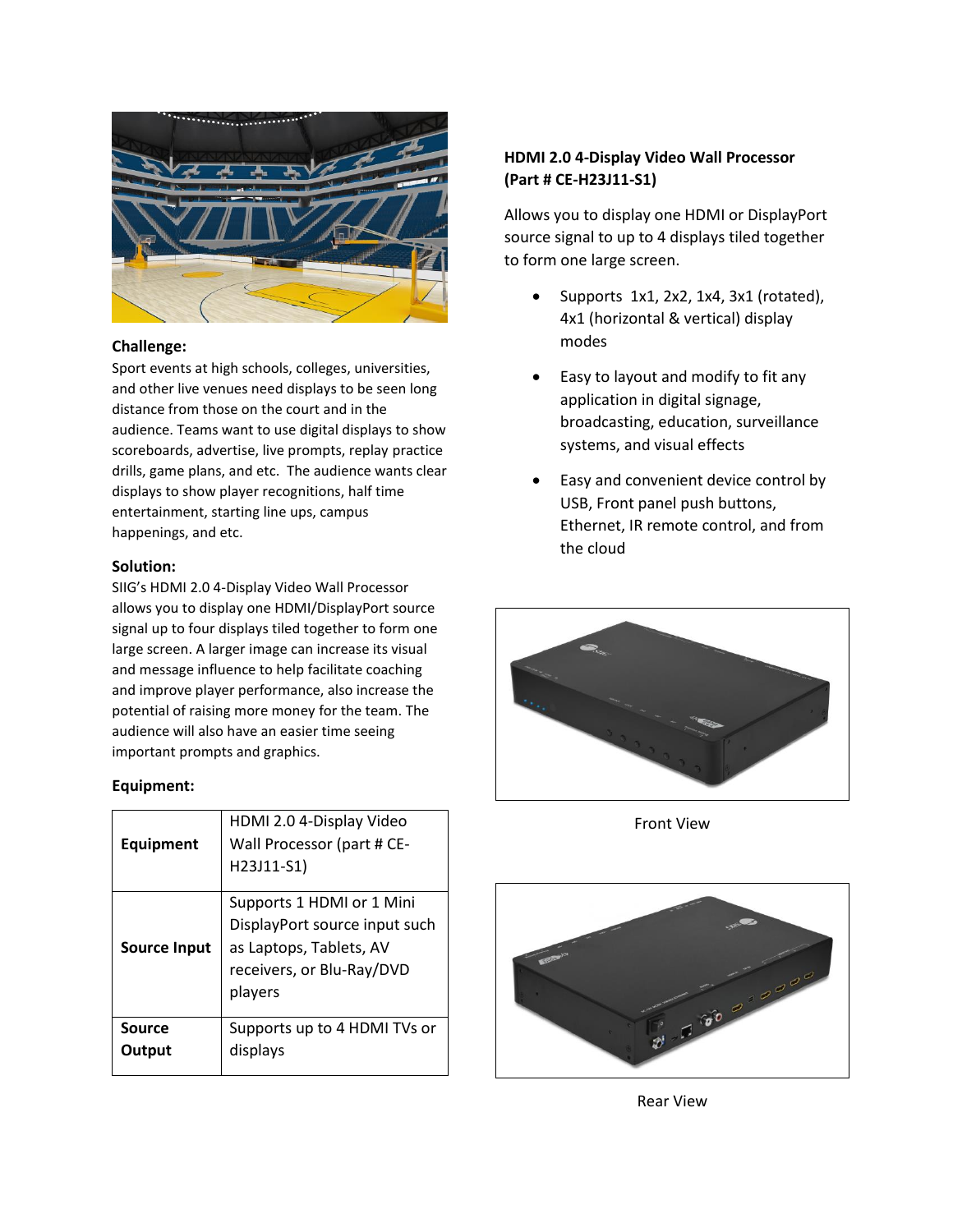# **Multiple adjustable screen configurations**<br>Splicing functions include 1x1, 2x2, 1x3, 3x1, 1x4 and 4x1mode



**Application Image**